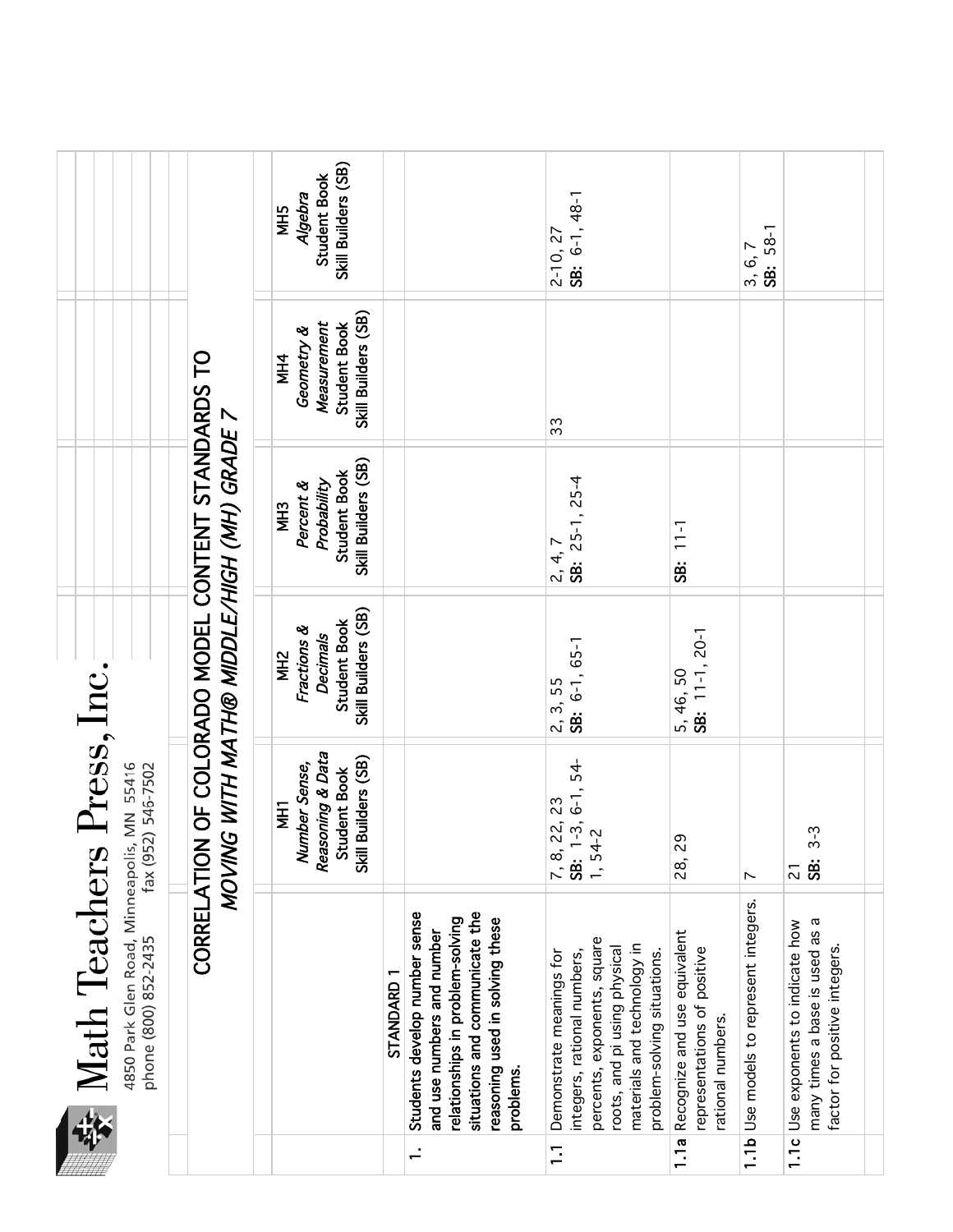| Skill Builders (SB)<br>Student Book<br>Algebra<br>NH5                                    | SB: 48-2<br>4, 5                                                                      | SB: 48-2<br>4, 5                                                             | 4, 6                                                               |                                                                                                                       |                                                                                                                      |                                                                                                                                                        |                                                                                                                                                                       |
|------------------------------------------------------------------------------------------|---------------------------------------------------------------------------------------|------------------------------------------------------------------------------|--------------------------------------------------------------------|-----------------------------------------------------------------------------------------------------------------------|----------------------------------------------------------------------------------------------------------------------|--------------------------------------------------------------------------------------------------------------------------------------------------------|-----------------------------------------------------------------------------------------------------------------------------------------------------------------------|
| Skill Builders (SB)<br>Measurement<br>Student Book<br>Geometry &<br><b>MH4</b>           |                                                                                       |                                                                              |                                                                    |                                                                                                                       |                                                                                                                      |                                                                                                                                                        |                                                                                                                                                                       |
| Skill Builders (SB)<br>Student Book<br>Probability<br>Percent &<br>MH <sub>3</sub>       |                                                                                       |                                                                              | $\frac{1}{4}$                                                      |                                                                                                                       |                                                                                                                      | 8, 9, 13, 19, 49<br>SB: $26-1$ , $27-3$ ,<br>$43 - 3$                                                                                                  | SB: 44-2<br>$\overline{3}$                                                                                                                                            |
| Skill Builders (SB)<br>Student Book<br>Fractions &<br><b>Decimals</b><br>MH <sub>2</sub> | 9, 44, 45, 47<br><b>SB:</b> 11-2, 18-3, 18<br>4                                       | 9, 11, 44, 45, 47<br><b>SB:</b> 11-2, 18-3, 18<br>4                          | SB: 18-1<br>4, 43                                                  | $3-1, 12-1$<br><b>SB.</b><br>$\sim$                                                                                   |                                                                                                                      |                                                                                                                                                        | 58,72                                                                                                                                                                 |
| Reasoning & Data<br>Skill Builders (SB)<br>Number Sense,<br>Student Book<br><b>THI</b>   | 3,8                                                                                   | $4 - 4$<br>್ಲ ಹೆ.<br><b>SB:</b>                                              | $\overline{2}$<br>6, 7,                                            | 20, 21, 27<br>$3-1, 3-2$<br><u>ှစ်</u>                                                                                | $3-1, 3-4$<br>20, 21<br><u>ຸດ</u><br>SB:                                                                             |                                                                                                                                                        | 39, 43, 47<br>38,                                                                                                                                                     |
|                                                                                          | Read, write and order integers,<br>rational numbers and common<br>irrational numbers. | Read, write, order and compare<br>positive rational numbers and<br>integers. | Locate positive rational numbers<br>and integers on a number line. | multiples) to represent numbers<br>Apply number theory concepts<br>(for example, primes, factors,<br>in various ways. | even, odd, prime, composite,<br>characteristics (for example,<br>Describe numbers by their<br>divisibility, square). | fractions, decimals, and percents,<br>include the concepts of ratio and<br>proportion in problem-solving<br>Use the relationships among<br>situations. | and justify the reasonableness of<br>integers, rational numbers, and<br>solutions to problems involving<br>Use number sense to estimate<br>common irrational numbers. |
|                                                                                          | 12                                                                                    | 1.2a                                                                         | 1.2 <sub>b</sub>                                                   | $\frac{3}{1}$                                                                                                         | 1.3a                                                                                                                 | $1\overline{4}$                                                                                                                                        | <u>ہ</u><br>–                                                                                                                                                         |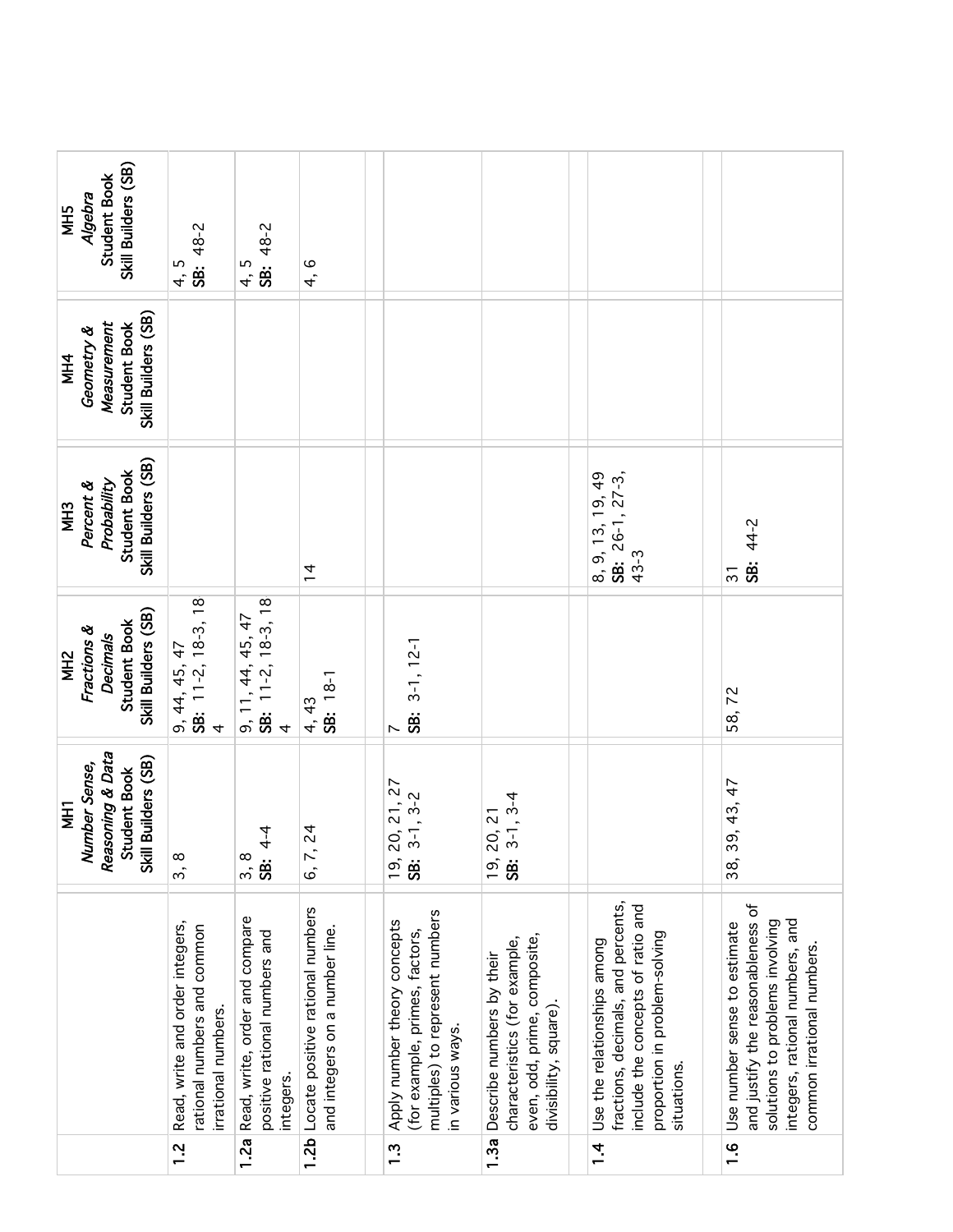|                                                                                          |                                                                                                                                        |                       | $\dot{\mathbf{v}}$                                                                                                                                                                                                                                 | $\overline{2}$                                                                                                                           | 2.1a                                                                                                                                                                       | 2.2                                                                                                                |
|------------------------------------------------------------------------------------------|----------------------------------------------------------------------------------------------------------------------------------------|-----------------------|----------------------------------------------------------------------------------------------------------------------------------------------------------------------------------------------------------------------------------------------------|------------------------------------------------------------------------------------------------------------------------------------------|----------------------------------------------------------------------------------------------------------------------------------------------------------------------------|--------------------------------------------------------------------------------------------------------------------|
|                                                                                          | 1.6a Estimate, solve and justify the<br>reasonableness of solutions to<br>rational numbers or integers.<br>problems involving positive | STANDARD <sub>2</sub> | Students use algebraic methods<br>situations and communicate the<br>patterns and functions involving<br>to explore, model, and describe<br>reasoning used in solving these<br>numbers, shapes, data, and<br>graphs in problem-solving<br>problems. | Represent, describe, and analyze<br>patterns and relationships using<br>tables, graphs, verbal rules, and<br>standard algebraic notation | rational numbers or integers using<br>Represent, describe, and analyze<br>tables, graphs, rules, or symbols.<br>numeric or geometric patterns<br>involving common positive | Describe patterns using variables,<br>inequalities in problem-solving<br>expressions, equations and<br>situations. |
| Number Sense,<br>Reasoning & Data<br>Skill Builders (SB)<br>Student Book<br><b>THI</b>   | 39, 43, 47<br>38,                                                                                                                      |                       |                                                                                                                                                                                                                                                    | $42-1, 42-2,$<br>42-4, 42-5<br>$31 - 34, 61$<br><b>SB:</b>                                                                               | $31 - 34, 61$<br>42-1<br><b>SB:</b>                                                                                                                                        | 61                                                                                                                 |
| Skill Builders (SB)<br>Student Book<br>Fractions &<br><b>Decimals</b><br>MH <sub>2</sub> | 22, 35, 58, 72                                                                                                                         |                       |                                                                                                                                                                                                                                                    |                                                                                                                                          |                                                                                                                                                                            |                                                                                                                    |
| Skill Builders (SB)<br>Student Book<br>Probability<br>Percent &<br><b>MH3</b>            | SB: 44-2<br>31, 32                                                                                                                     |                       |                                                                                                                                                                                                                                                    |                                                                                                                                          |                                                                                                                                                                            |                                                                                                                    |
| Skill Builders (SB)<br>Measurement<br>Student Book<br>Geometry &<br><b>NH4</b>           |                                                                                                                                        |                       |                                                                                                                                                                                                                                                    |                                                                                                                                          |                                                                                                                                                                            |                                                                                                                    |
| Skill Builders (SB)<br>Student Book<br>Algebra<br><b>SHM</b>                             |                                                                                                                                        |                       |                                                                                                                                                                                                                                                    |                                                                                                                                          |                                                                                                                                                                            |                                                                                                                    |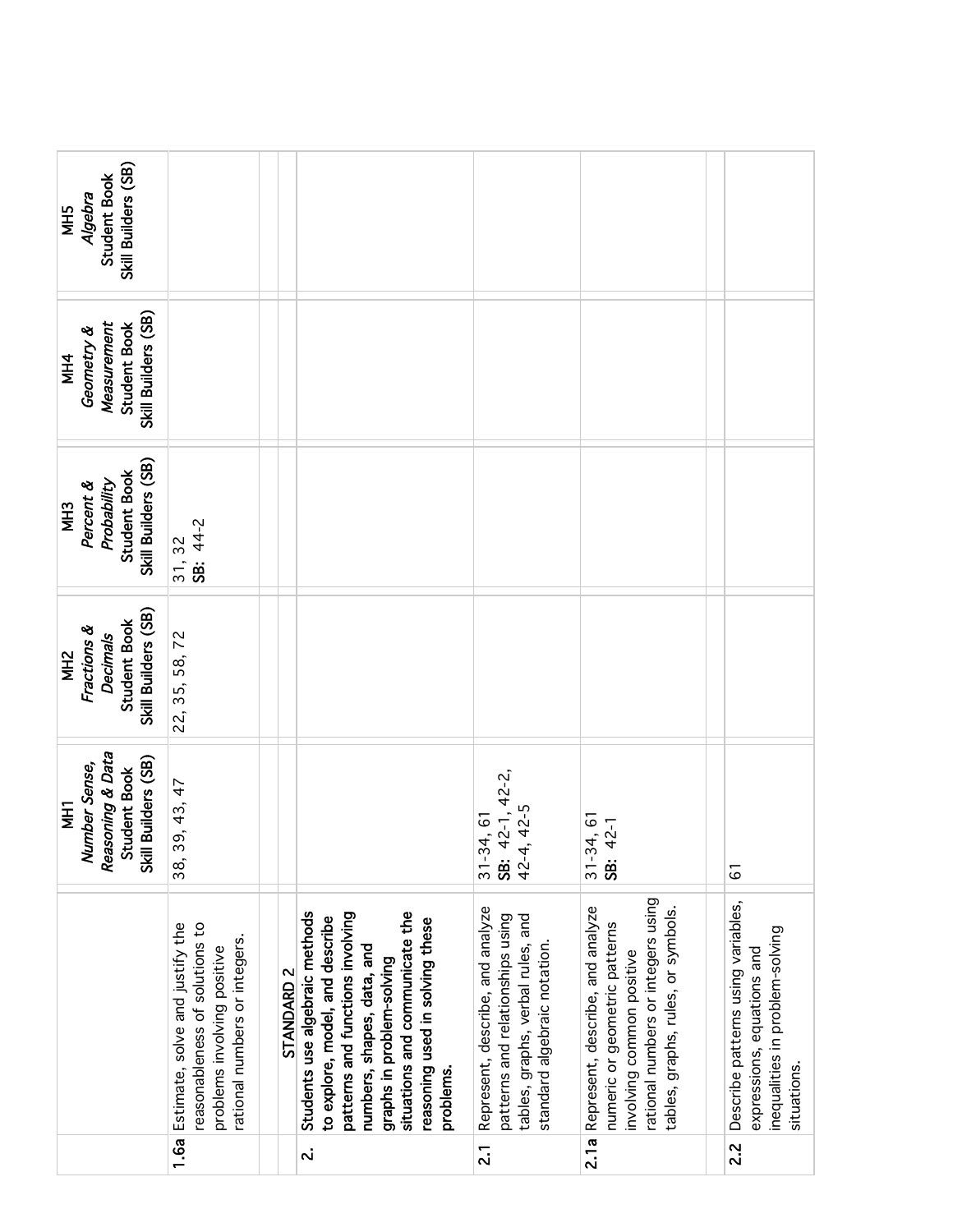| Skill Builders (SB)<br>Student Book<br>Algebra<br><b>NH5</b>                                    |                                                                                                                                                   | SB: 60-5<br>60-64                                                                                                                                                                                                                                 | (T.G.), 63<br>5                                                                                                             | SB: 50-2, 50-4<br>46-48                                                                                                                                                                                 | SB: 50-2, 50-4<br>46-48                                                                                                       |
|-------------------------------------------------------------------------------------------------|---------------------------------------------------------------------------------------------------------------------------------------------------|---------------------------------------------------------------------------------------------------------------------------------------------------------------------------------------------------------------------------------------------------|-----------------------------------------------------------------------------------------------------------------------------|---------------------------------------------------------------------------------------------------------------------------------------------------------------------------------------------------------|-------------------------------------------------------------------------------------------------------------------------------|
| Skill Builders (SB)<br>Measurement<br><b>Student Book</b><br>Geometry &<br><b>MH4</b>           |                                                                                                                                                   |                                                                                                                                                                                                                                                   |                                                                                                                             |                                                                                                                                                                                                         |                                                                                                                               |
| Skill Builders (SB)<br>Student Book<br>Percent &<br>Probability<br>MH <sub>3</sub>              |                                                                                                                                                   |                                                                                                                                                                                                                                                   |                                                                                                                             |                                                                                                                                                                                                         |                                                                                                                               |
| Skill Builders (SB)<br><b>Student Book</b><br>Fractions &<br><b>Decimals</b><br>MH <sub>2</sub> |                                                                                                                                                   |                                                                                                                                                                                                                                                   |                                                                                                                             |                                                                                                                                                                                                         |                                                                                                                               |
| Reasoning & Data<br>Skill Builders (SB)<br>Number Sense,<br>Student Book<br><b>THE</b>          | 42-3<br>ġ.<br>61                                                                                                                                  | 42-3, 60-1<br>ġ<br>20                                                                                                                                                                                                                             | 42-3<br>\$<br>$\overline{C}$                                                                                                |                                                                                                                                                                                                         |                                                                                                                               |
|                                                                                                 | integers using tables, graphs, or<br>and analyzing patterns involving<br>Solve problems by representing<br>positive rational numbers or<br>rules. | Analyze functional relationships to<br>another (for example, how the<br>area of a circle changes as the<br>quantity results in a change in<br>person's height changes over<br>explain how a change in one<br>radius increases, or how a<br>time). | change in one quantity results in a<br>change in another quantity in a<br>Predict and describe how a<br>linear relationship | problem-solving situations using a<br>formal, graphical) and a variety of<br>Solve simple linear equations in<br>variety of methods (informal,<br>tools (physical materials,<br>calculators, computers) | problem solving situations using a<br>Solve simple linear equations in<br>variety of methods (informal<br>formal, or graphic) |
|                                                                                                 | 2.2a                                                                                                                                              | $2.\overline{3}$                                                                                                                                                                                                                                  | 2.3a                                                                                                                        | 2.5                                                                                                                                                                                                     | 2.5a                                                                                                                          |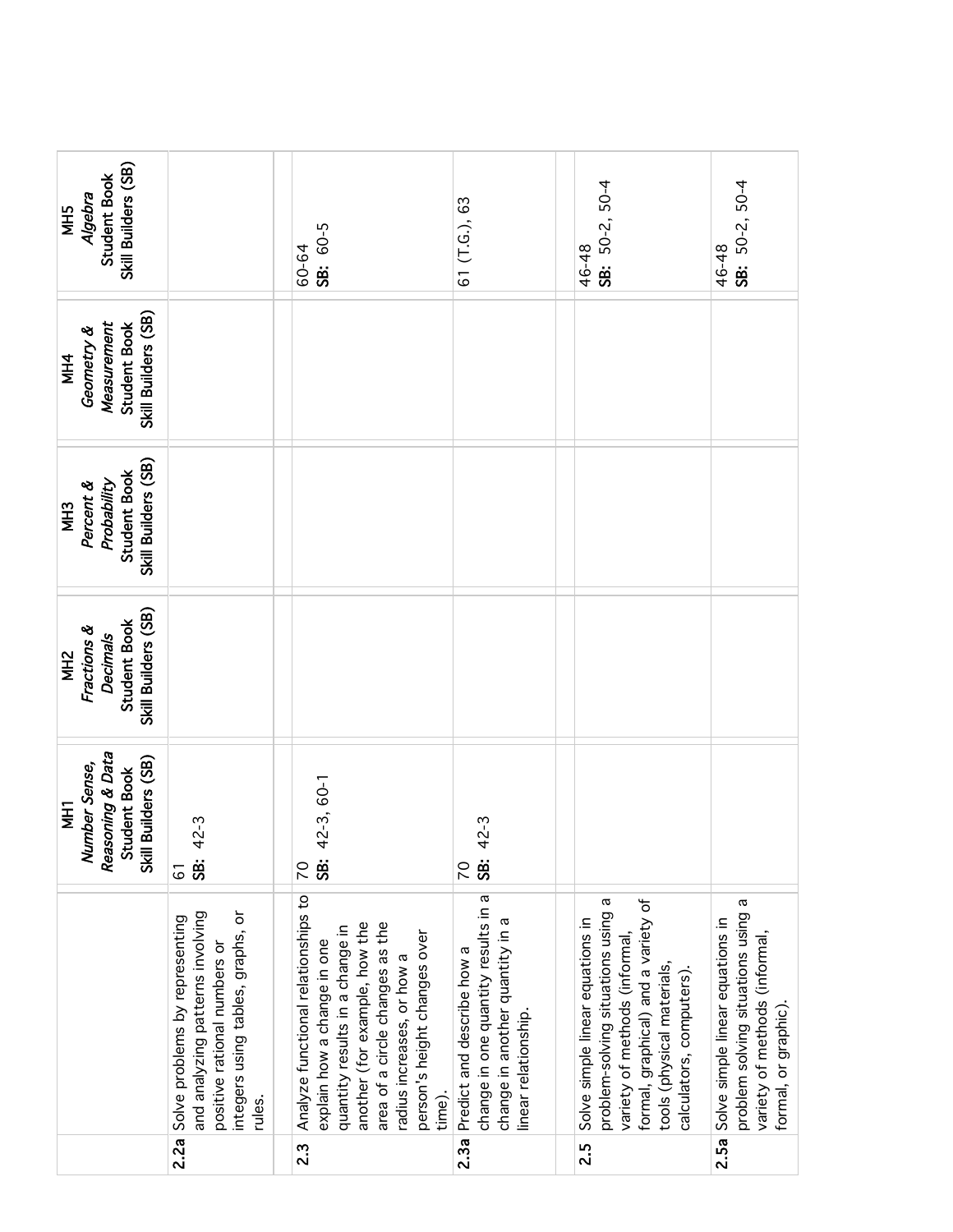| Skill Builders (SB)<br>Student Book<br>Algebra<br><b>SHIM</b>                            | SB: 50-1<br>34, 35                                                                                                            |                       |                                                                                                                                                                                |                                                                                                                                                                                                      |                                                                     |                                                                                                                       |                                                                                                                                                     |
|------------------------------------------------------------------------------------------|-------------------------------------------------------------------------------------------------------------------------------|-----------------------|--------------------------------------------------------------------------------------------------------------------------------------------------------------------------------|------------------------------------------------------------------------------------------------------------------------------------------------------------------------------------------------------|---------------------------------------------------------------------|-----------------------------------------------------------------------------------------------------------------------|-----------------------------------------------------------------------------------------------------------------------------------------------------|
| Skill Builders (SB)<br>Measurement<br>Student Book<br>Geometry &<br><b>NH4</b>           |                                                                                                                               |                       |                                                                                                                                                                                |                                                                                                                                                                                                      |                                                                     |                                                                                                                       |                                                                                                                                                     |
| Skill Builders (SB)<br>Student Book<br>Probability<br>Percent &<br><b>MH3</b>            |                                                                                                                               |                       |                                                                                                                                                                                | $SB: 68-1, 68-2,$<br>59<br>55, 56, 58,<br>68-3                                                                                                                                                       |                                                                     | 68-2, 68-4<br>56, 58, 59<br>55,<br><b>SB.</b>                                                                         |                                                                                                                                                     |
| Skill Builders (SB)<br>Student Book<br>Fractions &<br><b>Decimals</b><br>MH <sub>2</sub> |                                                                                                                               |                       |                                                                                                                                                                                |                                                                                                                                                                                                      |                                                                     |                                                                                                                       | 75,76                                                                                                                                               |
| Reasoning & Data<br>Skill Builders (SB)<br>Number Sense,<br>Student Book<br>Ī            | 59-3, 59-4<br>$\frac{8}{1}$<br>17,<br>\$                                                                                      |                       |                                                                                                                                                                                | 68-2, 68-4, 70-1<br>45-5, 45-6,<br>62-68, 71-76<br><b>SB:</b>                                                                                                                                        | 73,74<br>68,                                                        | $67-1, 67-4,$<br>73-76<br>$80 - 1$                                                                                    | 45-1 to 45-4<br>55-60<br><b>38:</b> 45                                                                                                              |
|                                                                                          | expressions/equations to words.<br>algebraic expressions/equations<br>Translate written words to<br>and conversely, algebraic | STANDARD <sub>3</sub> | analysis, statistics, and probability<br>communicate the reasoning used<br>Students use data collection and<br>in problem-solving situations and<br>in solving these problems. | data using appropriate techniques<br>graphs, scatter plots, box plots,<br>(for example, line graphs, circle<br>Read and construct displays of<br>stem-and-leaf plots) and<br>appropriate technology. | and leaf from a set of given data.<br>Construct a histogram or stem | circle graphs, stem and leaf plots,<br>conclusions from histograms,<br>Read, interpret and draw<br>and scatter plots. | median, and mode, and measures<br>central tendency, such as mean,<br>of variability, such as range and<br>Display and use measures of<br>quartiles. |
|                                                                                          | 2.5b                                                                                                                          |                       | က                                                                                                                                                                              | $\overline{3}$ .                                                                                                                                                                                     | 3.1a                                                                | 3.1 <sub>b</sub>                                                                                                      | 3.2                                                                                                                                                 |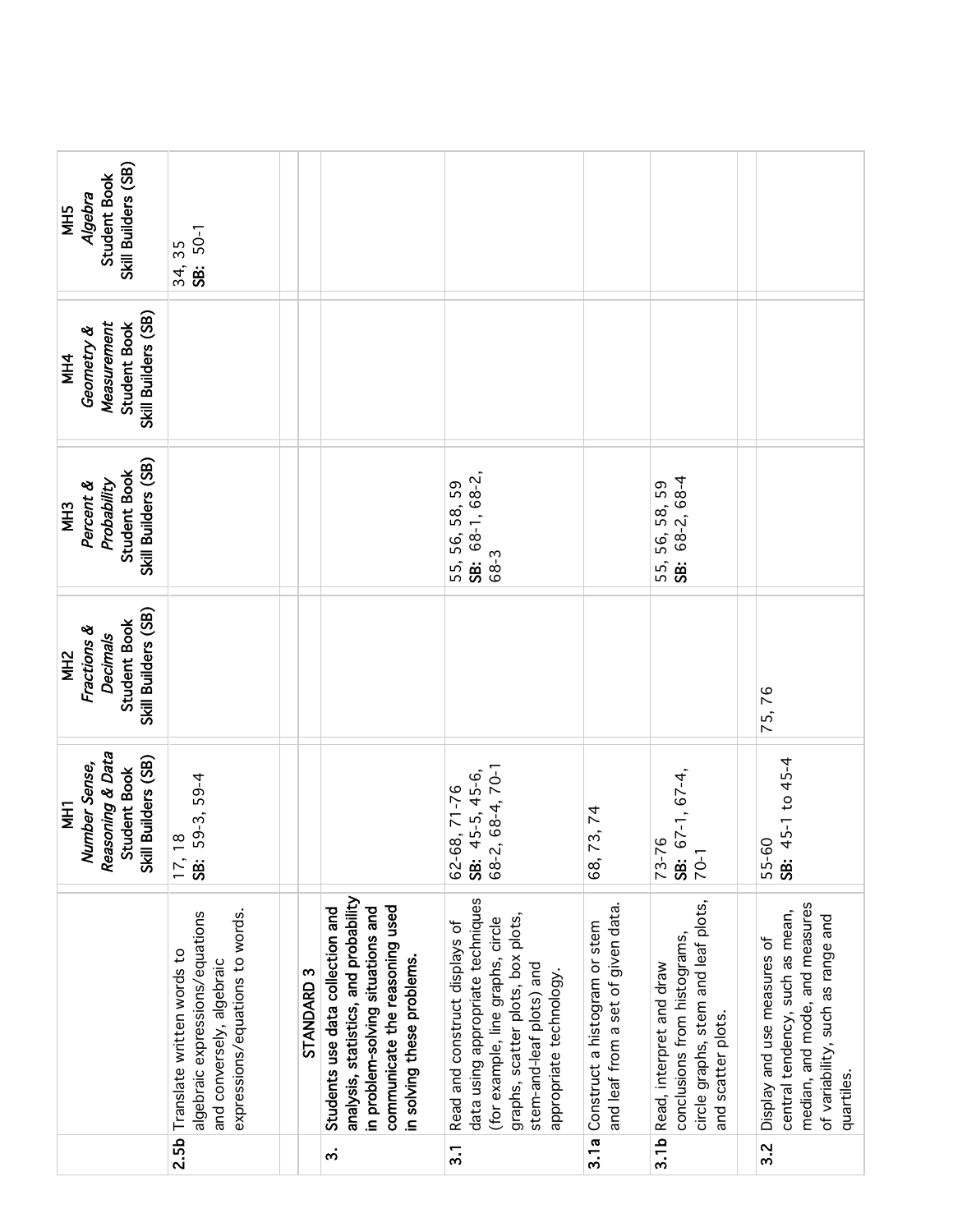|                                                                                               | example, line plot, stem and leaf<br>plot, list of data), determine the<br>mean, mode, median and range.<br>Given a display of data (for<br>3.2a | Evaluate arguments that are<br>based on statistical claims.<br>$3.\overline{3}$ | based on measures of central<br>Evaluate arguments that are<br>tendency or data displays<br>3.3a | conclusions, and make convincing<br>Formulate hypotheses, draw<br>arguments based on data<br>analysis.<br>34 | conclusions to predict outcomes<br>based on data displays such as<br>histograms and stem and leaf<br>Analyze data and draw<br>plots.<br>3.4a | and theoretical probability drawn<br>results using both experimental<br>Make predictions and compare<br>from real-world problems<br>ვ<br>ი | Report the probability of an event<br>in fraction, decimal and percent<br>form.<br>3.6a |
|-----------------------------------------------------------------------------------------------|--------------------------------------------------------------------------------------------------------------------------------------------------|---------------------------------------------------------------------------------|--------------------------------------------------------------------------------------------------|--------------------------------------------------------------------------------------------------------------|----------------------------------------------------------------------------------------------------------------------------------------------|--------------------------------------------------------------------------------------------------------------------------------------------|-----------------------------------------------------------------------------------------|
|                                                                                               |                                                                                                                                                  |                                                                                 |                                                                                                  |                                                                                                              |                                                                                                                                              |                                                                                                                                            |                                                                                         |
| Reasoning & Data<br>Skill Builders (SB)<br>Number Sense,<br><b>Student Book</b><br><b>THI</b> | 45-2, 45-3,<br>59<br>4<br>56-<br>ة<br>89<br><b>SB:</b>                                                                                           |                                                                                 |                                                                                                  | 68, 71-76<br>$62 -$                                                                                          | 68, 73, 74<br>67-1<br>$62$ $\ddot{\mathbf{g}}$                                                                                               |                                                                                                                                            |                                                                                         |
| Skill Builders (SB)<br>Student Book<br>Fractions &<br><b>Decimals</b><br>NH <sub>2</sub>      | 76                                                                                                                                               |                                                                                 |                                                                                                  |                                                                                                              |                                                                                                                                              |                                                                                                                                            | $\frac{8}{2}$                                                                           |
| Skill Builders (SB)<br>Student Book<br>Probability<br>Percent &<br><b>MH3</b>                 |                                                                                                                                                  | 68-4<br><b>SB.</b>                                                              |                                                                                                  | 68-1, 68-4<br><b>98</b>                                                                                      |                                                                                                                                              | SB: 47-1 to 47-6                                                                                                                           | 61-64, 67<br>SB: 47-1                                                                   |
| Skill Builders (SB)<br>Measurement<br>Student Book<br>Geometry &<br><b>NH4</b>                |                                                                                                                                                  |                                                                                 |                                                                                                  |                                                                                                              |                                                                                                                                              |                                                                                                                                            |                                                                                         |
| Skill Builders (SB)<br>Student Book<br>Algebra<br>NH5                                         |                                                                                                                                                  |                                                                                 |                                                                                                  |                                                                                                              |                                                                                                                                              |                                                                                                                                            |                                                                                         |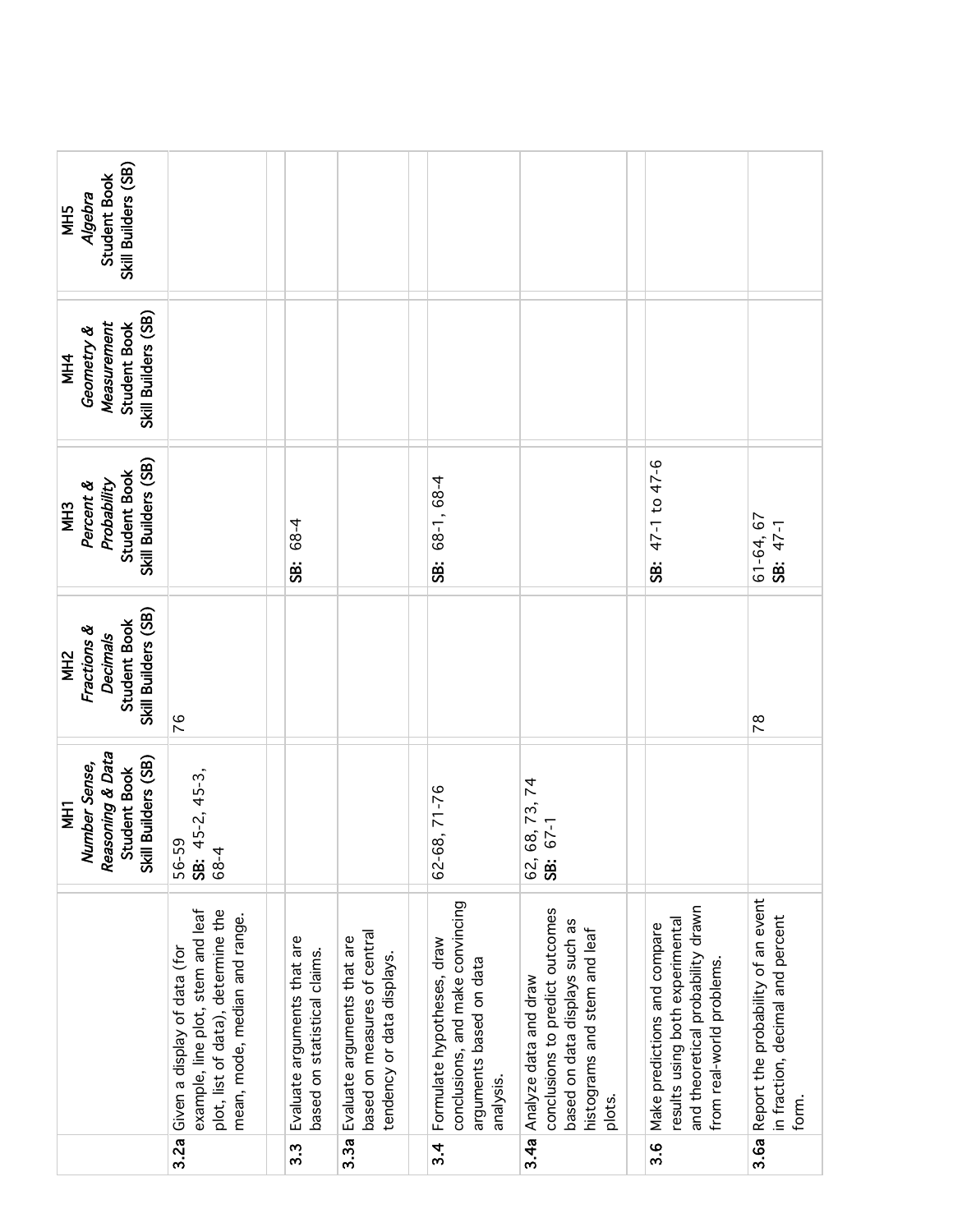| Skill Builders (SB)<br>Student Book<br>Algebra<br>MH5                                           |                                                                                                                  |                                                            |                                                                                                                                                                                      |                                                                                                                                                 |            |                                                                                                                                                                        |                                                                                                                                                                            |
|-------------------------------------------------------------------------------------------------|------------------------------------------------------------------------------------------------------------------|------------------------------------------------------------|--------------------------------------------------------------------------------------------------------------------------------------------------------------------------------------|-------------------------------------------------------------------------------------------------------------------------------------------------|------------|------------------------------------------------------------------------------------------------------------------------------------------------------------------------|----------------------------------------------------------------------------------------------------------------------------------------------------------------------------|
| Skill Builders (SB)<br>Measurement<br>Student Book<br>Geometry &<br><b>NH4</b>                  |                                                                                                                  |                                                            |                                                                                                                                                                                      |                                                                                                                                                 |            |                                                                                                                                                                        | $30-1, 31-1$ to $31-3$<br>$2-12$ , $17-19$ , 36<br>SB: 29-2, 29-3,                                                                                                         |
| Skill Builders (SB)<br><b>Student Book</b><br>Probability<br>Percent &<br><b>MH3</b>            | SB: 47-1, 47-2<br>61-64, 67                                                                                      | 47-4<br><b>SB:</b><br>57                                   | SB: 66-1, 66-2<br>69, 75-77                                                                                                                                                          | SB: 66-1, 66-2<br>69, 75-77                                                                                                                     |            |                                                                                                                                                                        |                                                                                                                                                                            |
| Skill Builders (SB)<br><b>Student Book</b><br>Fractions &<br><b>Decimals</b><br>MH <sub>2</sub> | SB: 47-1<br>$\frac{8}{2}$                                                                                        |                                                            |                                                                                                                                                                                      |                                                                                                                                                 |            |                                                                                                                                                                        |                                                                                                                                                                            |
| Reasoning & Data<br>Skill Builders (SB)<br>Number Sense,<br>Student Book<br><b>THI</b>          |                                                                                                                  |                                                            |                                                                                                                                                                                      |                                                                                                                                                 |            |                                                                                                                                                                        |                                                                                                                                                                            |
|                                                                                                 | example, tossing a coin and rolling<br>simple independent events (for<br>Determine the probability of<br>a die). | 3.6c Make predictions based on<br>theoretical probability. | (for example, the number of ways<br>students can line up to have their<br>outcomes from an experiment<br>Use counting strategies to<br>determine all the possible<br>picture taken). | Determine the number of possible<br>outcomes for a given event using<br>tree diagrams, or organized lists.<br>a variety of strategies, such as: | STANDARD 4 | Students use geometric concepts,<br>communicate the reasoning used<br>properties, and relationships in<br>problem-solving situations and<br>in solving these problems. | perpendicularity, congruence) of<br>informally about the properties<br>Describe, analyze and reason<br>two-and three-dimensional<br>(for example, parallelism,<br>figures. |
|                                                                                                 | 3.6b                                                                                                             |                                                            | 3.7                                                                                                                                                                                  | 3.7a                                                                                                                                            |            | $\dot{ }$                                                                                                                                                              | 4.2                                                                                                                                                                        |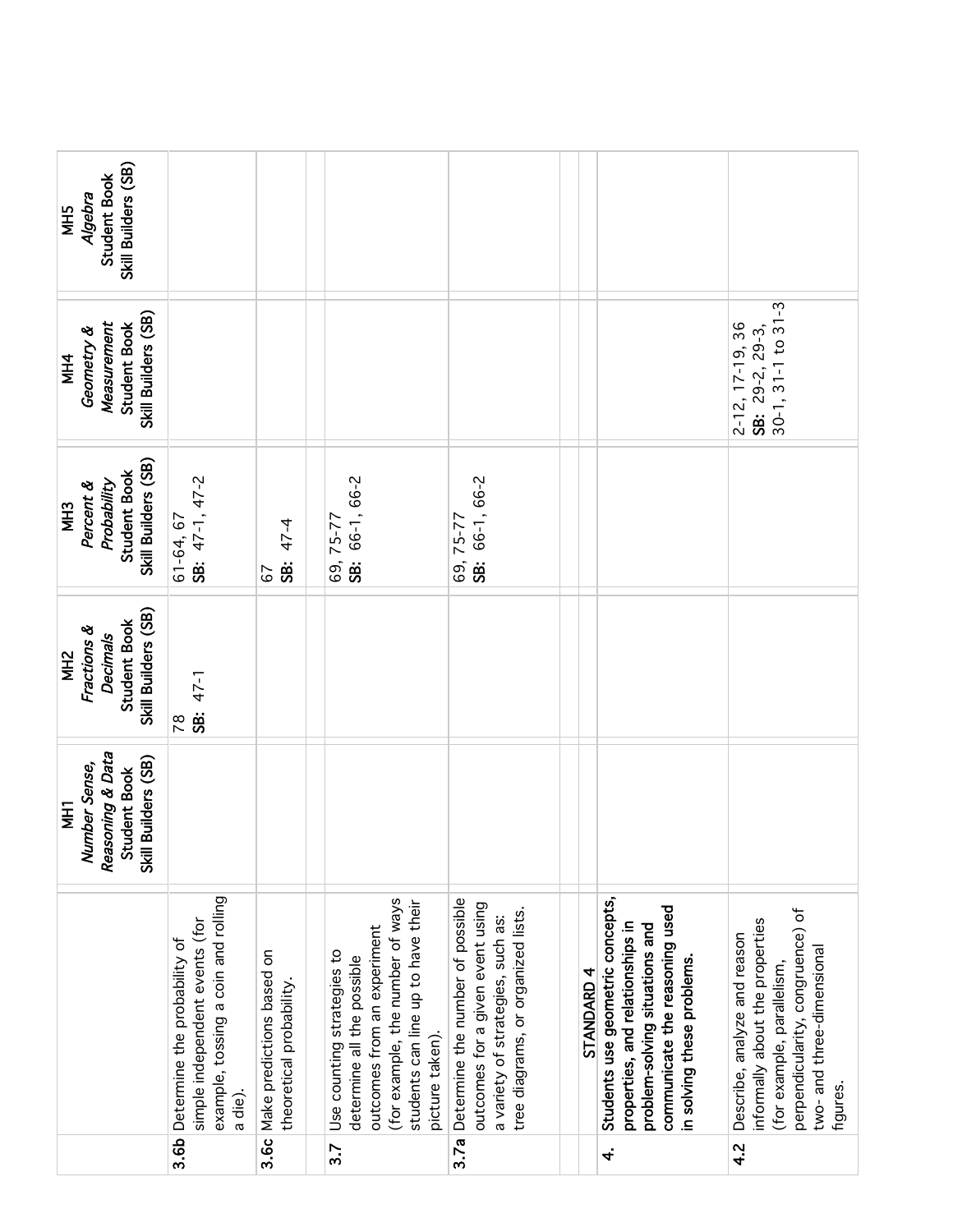|                                                                                          | 4.2a                                                                                                                                                              | $4.\overline{3}$                                                                           | 4.3a                                                                                | $4\overline{4}$                             | 4.4a                                                                                     | 4.5                                                                                                                                   | 4.5a                                                                                  | 4.5b                                                                                                           |
|------------------------------------------------------------------------------------------|-------------------------------------------------------------------------------------------------------------------------------------------------------------------|--------------------------------------------------------------------------------------------|-------------------------------------------------------------------------------------|---------------------------------------------|------------------------------------------------------------------------------------------|---------------------------------------------------------------------------------------------------------------------------------------|---------------------------------------------------------------------------------------|----------------------------------------------------------------------------------------------------------------|
|                                                                                          | informally about the attributes of<br>Describe, analyze and reason<br>sides, edges, faces, vertices)<br>shapes (for example, angles,<br>two-and three-dimensional | Apply the concept of ratio,<br>proportion and similarity in<br>problem-solving situations. | shapes using ratio, proportion, or<br>identify and compare similar<br>scale factor. | Solve problems using coordinate<br>geometry | Construct a coordinate graph and<br>plot ordered integer pairs in all<br>four quadrants. | dimensions, and involving surface<br>perimeter and area in two<br>area and volume in three<br>Solve problems involving<br>dimensions. | Solve problems involving the<br>circumference of a circle<br>(formulas not provided). | areas of circles, triangles, and<br>parallelograms (formulas not<br>Solve problems involving the<br>provided). |
| Reasoning & Data<br>Skill Builders (SB)<br>Number Sense,<br>Student Book<br><b>THI</b>   |                                                                                                                                                                   |                                                                                            |                                                                                     | 69                                          | 49-1<br><b>SB:</b><br>69                                                                 |                                                                                                                                       |                                                                                       |                                                                                                                |
| Skill Builders (SB)<br>Student Book<br>Fractions &<br><b>Decimals</b><br>MH <sub>2</sub> |                                                                                                                                                                   |                                                                                            |                                                                                     |                                             |                                                                                          |                                                                                                                                       |                                                                                       |                                                                                                                |
| Skill Builders (SB)<br>Student Book<br>Probability<br>Percent &<br><b>MH3</b>            |                                                                                                                                                                   |                                                                                            |                                                                                     |                                             |                                                                                          |                                                                                                                                       |                                                                                       |                                                                                                                |
| Skill Builders (SB)<br>Measurement<br>Student Book<br>Geometry &<br><b>MH4</b>           | $3, 7-11, 20-23, 37$<br>SB: 29-3, 31-1,<br>$31 - 2, 31 - 3, 62 - 1$                                                                                               | SB: $46-2, 46-3,$<br>26, 27, 29-32<br>$53-3$                                               | SB: 46-2<br>29,30                                                                   | 49-1<br><b>SB.</b><br>69                    | $32 - 1$<br>ġ                                                                            | 60-62, 64-68, 71-<br>SB: 38-1, 40-1,<br>$41 - 1, 41 - 2$<br>$\overline{7}$                                                            | 29-2<br><b>SB:</b><br>63                                                              | SB: 55-1, 55-2,<br>66-68<br>56-1                                                                               |
| Skill Builders (SB)<br>Student Book<br>Algebra<br><b>NH5</b>                             |                                                                                                                                                                   | <b>26-1</b><br><b>SB</b>                                                                   |                                                                                     |                                             | 11, 12, 69<br>SB: 49-2                                                                   |                                                                                                                                       |                                                                                       |                                                                                                                |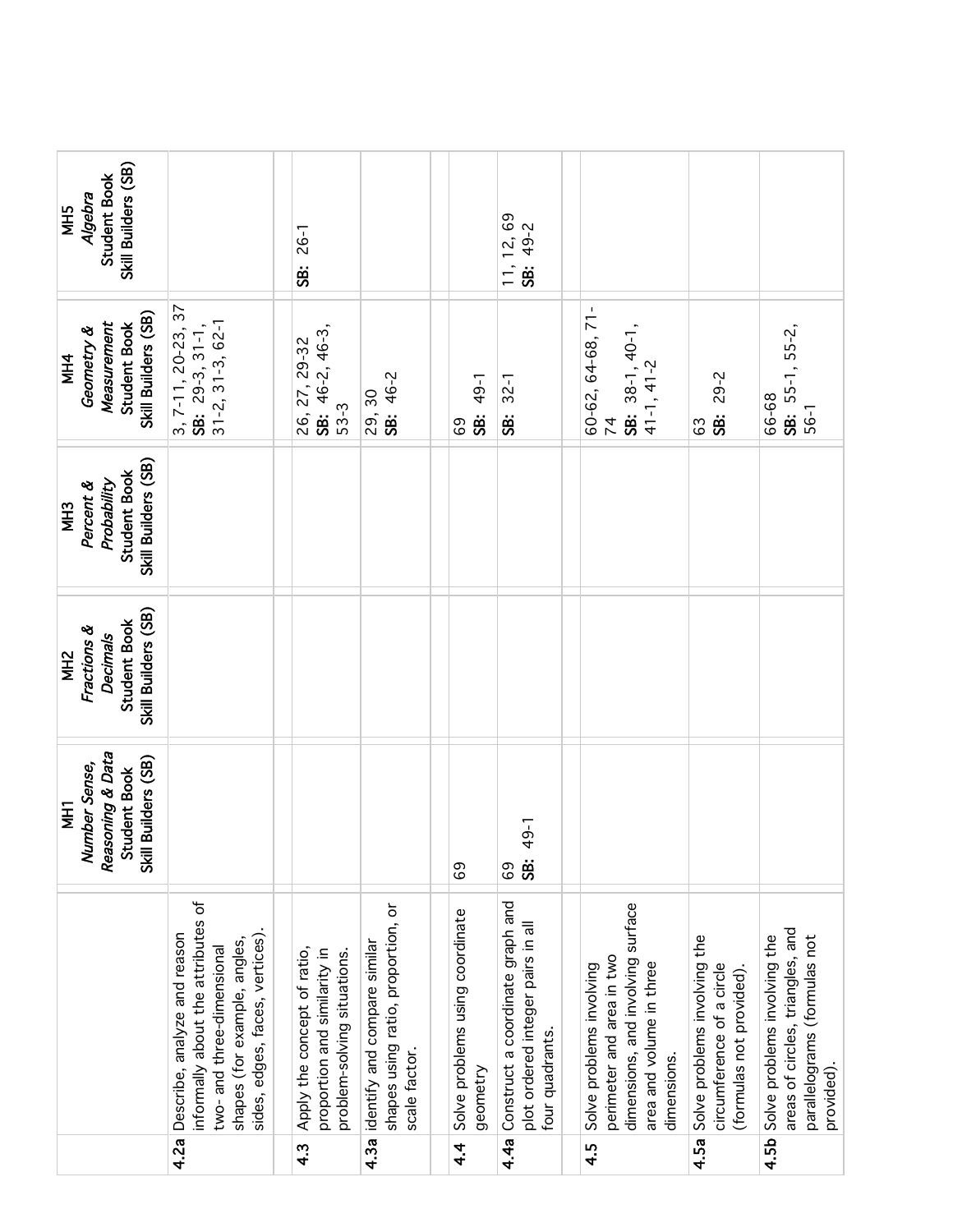| Skill Builders (SB)<br><b>Student Book</b><br>Algebra<br><b>NH5</b>                      |                                                                                               |                                                                                                         |                                                                                                 |            |                                                                                                                                                                                          |                                                                                                                                   |                                                                                              |                                                                                                  |
|------------------------------------------------------------------------------------------|-----------------------------------------------------------------------------------------------|---------------------------------------------------------------------------------------------------------|-------------------------------------------------------------------------------------------------|------------|------------------------------------------------------------------------------------------------------------------------------------------------------------------------------------------|-----------------------------------------------------------------------------------------------------------------------------------|----------------------------------------------------------------------------------------------|--------------------------------------------------------------------------------------------------|
| Skill Builders (SB)<br>Measurement<br><b>Student Book</b><br>Geometry &<br><b>MH4</b>    | SB: 62-2<br>75,76                                                                             | $32-4, 49-1$<br><b>SB:</b><br>$\frac{1}{4}$                                                             | $32-4, 49-1$<br>SB.<br>$\frac{4}{3}$                                                            |            |                                                                                                                                                                                          | SB: $30-2$ , $34-2$ ,<br>43-55, 60-74<br>$36-1$ to $36-3$                                                                         | $30 - 2$<br>SB:<br>5                                                                         | $36-1, 36-2,$<br>$30 - 32$<br>$36 - 3$<br>ġ.                                                     |
| Skill Builders (SB)<br>Student Book<br>Probability<br>Percent &<br>MH <sub>3</sub>       |                                                                                               |                                                                                                         |                                                                                                 |            |                                                                                                                                                                                          | 57                                                                                                                                |                                                                                              |                                                                                                  |
| Skill Builders (SB)<br>Student Book<br>Fractions &<br><b>Decimals</b><br>NH <sub>2</sub> |                                                                                               |                                                                                                         |                                                                                                 |            |                                                                                                                                                                                          |                                                                                                                                   |                                                                                              |                                                                                                  |
| Reasoning & Data<br>Skill Builders (SB)<br>Number Sense,<br>Student Book<br><b>THI</b>   |                                                                                               |                                                                                                         |                                                                                                 |            |                                                                                                                                                                                          |                                                                                                                                   |                                                                                              |                                                                                                  |
|                                                                                          | surface area of rectangular prisms<br>Solve problems involving the<br>(formulas not provided) | Transform geometric figures using<br>rotations to explore congruence.<br>reflections, translations, and | and/or rotations, to determine<br>congruence between figures.<br>Use reflections, translations, | STANDARD 5 | and techniques to measure, apply<br>situations, and communicate the<br>reasoning used in solving these<br>Students use a variety of tools<br>the results in problem-solving<br>problems. | measures of distance, perimeter,<br>area, volume, capacity, weight,<br>mass, and angle comparisons.<br>Estimate, use and describe | shapes, angle measurement, or<br>Estimate the area of irregular<br>weight of common objects. | describe and make comparisons.<br>Estimate, make, and use direct<br>and indirect measurements to |
|                                                                                          | 4.5c                                                                                          | $\frac{6}{4}$                                                                                           | 4.6a                                                                                            |            | ທ່                                                                                                                                                                                       | <u>.</u>                                                                                                                          | 5.1a                                                                                         | 5.2                                                                                              |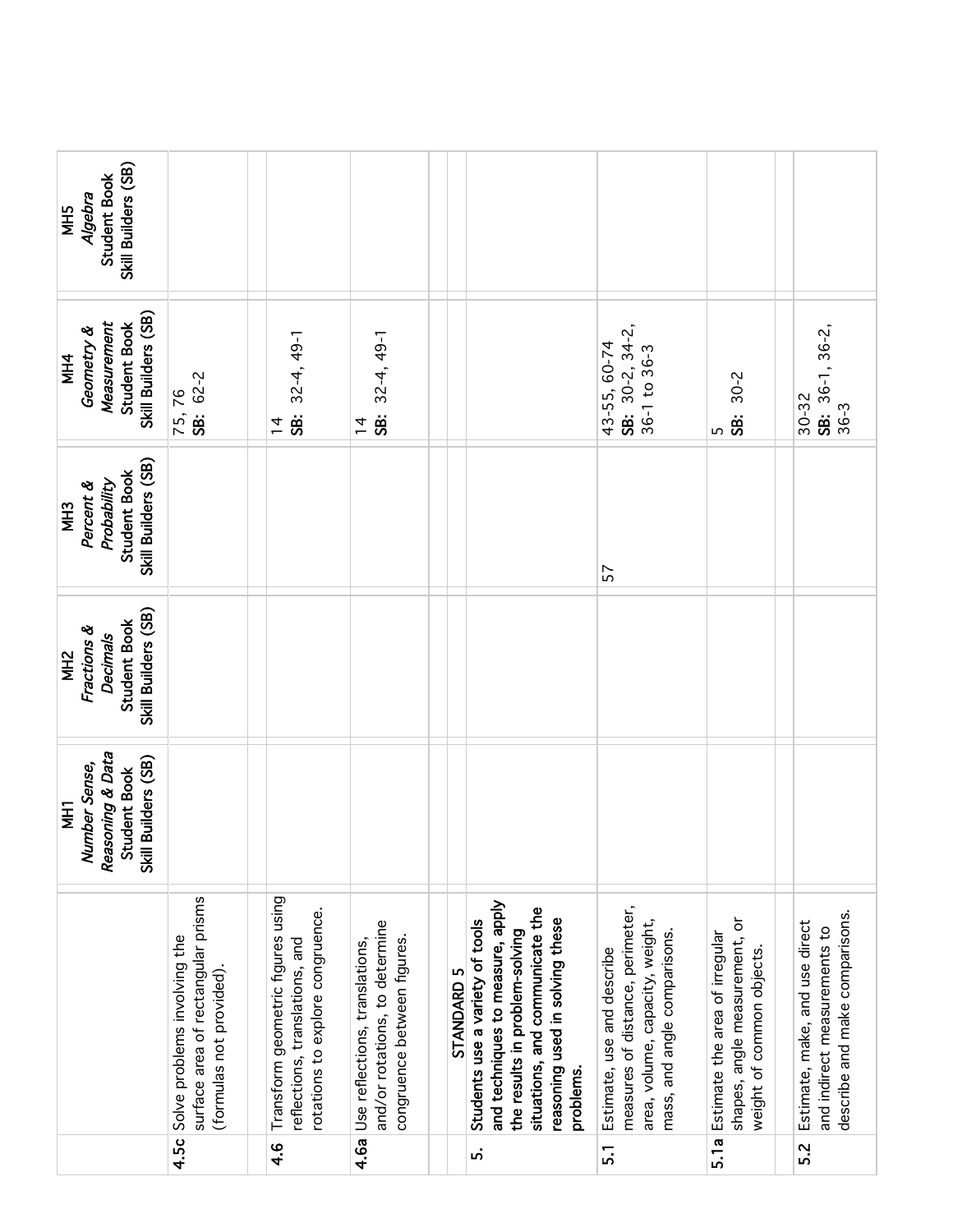| Skill Builders (SB)<br>Student Book<br>Algebra<br><b>NH5</b>                             |                                                                                                 |                                                                                                  |                                                                                                                                                                         |                                                                                                                                                             |                                                                                        |                                                                                                                                                              |                                                                                                      |
|------------------------------------------------------------------------------------------|-------------------------------------------------------------------------------------------------|--------------------------------------------------------------------------------------------------|-------------------------------------------------------------------------------------------------------------------------------------------------------------------------|-------------------------------------------------------------------------------------------------------------------------------------------------------------|----------------------------------------------------------------------------------------|--------------------------------------------------------------------------------------------------------------------------------------------------------------|------------------------------------------------------------------------------------------------------|
| Skill Builders (SB)<br>Measurement<br>Student Book<br>Geometry &<br><b>MH4</b>           | SB: 36-1, 36-2,<br>$30 - 32$<br>$36 - 3$                                                        | SB: 46-3, 53-3<br>31, 32                                                                         | SB: 46-3, 53-3<br>31, 32                                                                                                                                                |                                                                                                                                                             | SB: $40-2$ , $55-1$ ,<br>$61 - 67$<br>55-2                                             | SB: $40-2$ , $55-1$ ,<br>55-2<br>20                                                                                                                          | SB: 40-2, 63-1<br>64 (T.G.)                                                                          |
| Skill Builders (SB)<br><b>Student Book</b><br>Probability<br>Percent &<br><b>MH3</b>     |                                                                                                 |                                                                                                  |                                                                                                                                                                         |                                                                                                                                                             |                                                                                        |                                                                                                                                                              |                                                                                                      |
| Skill Builders (SB)<br>Student Book<br>Fractions &<br><b>Decimals</b><br>MH <sub>2</sub> |                                                                                                 |                                                                                                  |                                                                                                                                                                         |                                                                                                                                                             |                                                                                        |                                                                                                                                                              |                                                                                                      |
| Reasoning & Data<br>Skill Builders (SB)<br>Number Sense,<br>Student Book<br><b>THI</b>   |                                                                                                 | $\overline{7}$<br>70,                                                                            | $\overline{7}$<br>70,                                                                                                                                                   | $^{\circ}_{\circ}$                                                                                                                                          |                                                                                        |                                                                                                                                                              |                                                                                                      |
|                                                                                          | describe and make comparisons.<br>Estimate, make and use direct<br>and indirect measurements to | Read and interpret various scales<br>including those based on number<br>lines, graphs, and maps. | between two points on the map).<br>σ<br>number lines, graphs and maps<br>(for example, given a map and<br>scale, determine the distance<br>Read and interpret scales on | given problem (for example, using<br>Select the appropriate scale for a<br>setting up a graph or intervals on<br>the appropriate scale when<br>a histogram) | Develop and use formulas and<br>procedures to solve problems<br>involving measurement. | involving area of polygons (for<br>Develop and use procedure or<br>example, trapezoids, regular<br>hexagons, regular octagons)<br>formulas to solve problems | object's linear dimension affects<br>its perimeter, area, and volume.<br>Describe how a change in an |
|                                                                                          | 5.2a                                                                                            | 5.3                                                                                              | 5.3a                                                                                                                                                                    | 5.3b                                                                                                                                                        | $5-4$                                                                                  | 5.4a                                                                                                                                                         | 5.5                                                                                                  |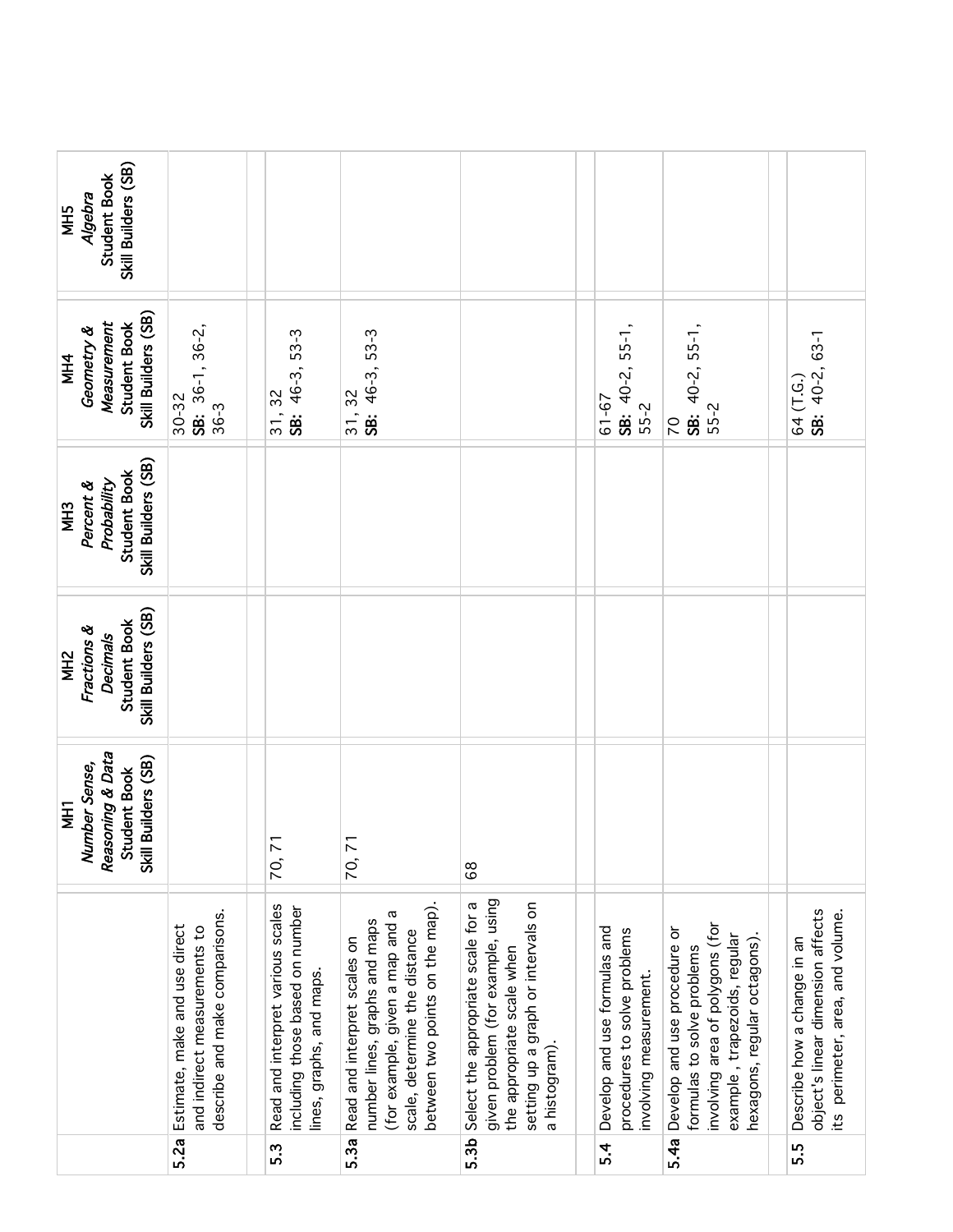| Skill Builders (SB)<br>Student Book<br>Algebra<br><b>SHM</b>                           |                                                                                                                                                                                                                        |                                                                                                                                                 |                                                                                                                                                                                                              |            |                                                                                                                                                                                                                                                                                                   |
|----------------------------------------------------------------------------------------|------------------------------------------------------------------------------------------------------------------------------------------------------------------------------------------------------------------------|-------------------------------------------------------------------------------------------------------------------------------------------------|--------------------------------------------------------------------------------------------------------------------------------------------------------------------------------------------------------------|------------|---------------------------------------------------------------------------------------------------------------------------------------------------------------------------------------------------------------------------------------------------------------------------------------------------|
| Skill Builders (SB)<br>Measurement<br>Student Book<br>Geometry &<br><b>MH4</b>         | SB: 40-2, 63-1<br>64 (T.G.)                                                                                                                                                                                            | SB: $32-5$ , $34-2$ ,<br>43-45, 52-55<br>$36 - 1$                                                                                               | SB: $32-5$ , $34-2$ ,<br>43-45, 52-55<br>36-1                                                                                                                                                                |            |                                                                                                                                                                                                                                                                                                   |
| Skill Builders (SB)<br>Student Book<br>Percent &<br>Probability<br>MH <sub>3</sub>     |                                                                                                                                                                                                                        |                                                                                                                                                 |                                                                                                                                                                                                              |            |                                                                                                                                                                                                                                                                                                   |
| Skill Builders (SB)<br>Student Book<br>Fractions &<br>Decimals<br>MH <sub>2</sub>      |                                                                                                                                                                                                                        |                                                                                                                                                 |                                                                                                                                                                                                              |            |                                                                                                                                                                                                                                                                                                   |
| Reasoning & Data<br>Skill Builders (SB)<br>Number Sense,<br>Student Book<br><b>THM</b> |                                                                                                                                                                                                                        |                                                                                                                                                 |                                                                                                                                                                                                              |            |                                                                                                                                                                                                                                                                                                   |
|                                                                                        | object's linear dimensions affects<br>radius or diameter will affect the<br>example, how a change in the<br>5.5a Describe how a change in an<br>circumference and area of a<br>its perimeter and area (for<br>circle). | Select and use appropriate units<br>degree of accuracy required in a<br>and tools to measure to the<br>particular problem-solving<br>situation. | Select and use appropriate units<br>degree of accuracy required in a<br>reconstruct a replica of a given<br>and tools to measure to the<br>particular problem-solving<br>situation (for example,<br>figure). | STANDARD 6 | communicate the reasoning used<br>procedures as they develop and<br>problem-solving situations and<br>use computational techniques,<br>calculators, and computers, in<br>arithmetic, paper-and-pencil<br>including estimation, mental<br>Students link concepts and<br>in solving these problems. |
|                                                                                        |                                                                                                                                                                                                                        | <u>ه.</u>                                                                                                                                       | 5.6a                                                                                                                                                                                                         |            | $\dot{\mathbf{o}}$                                                                                                                                                                                                                                                                                |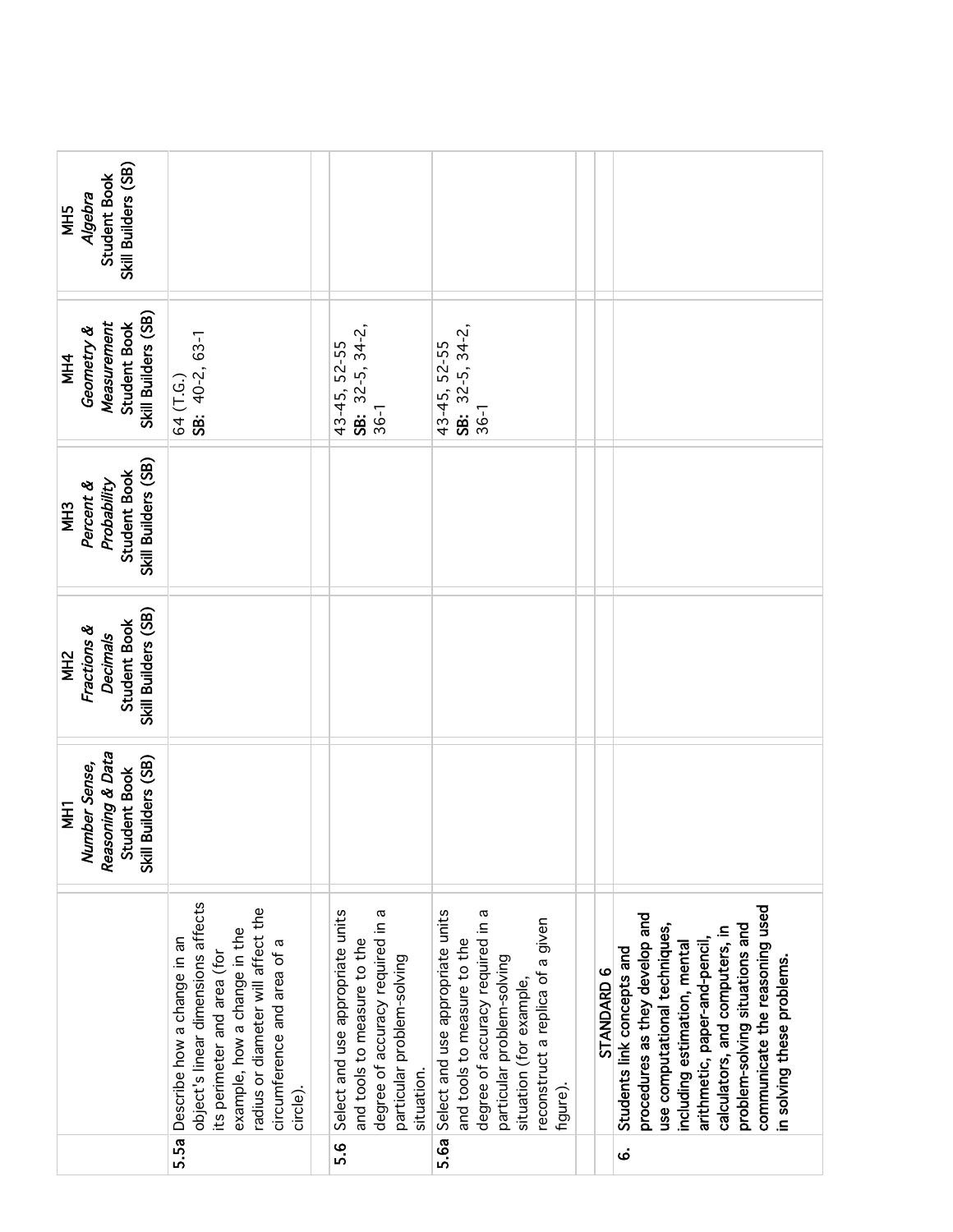| Skill Builders (SB)<br>Student Book<br>Algebra<br>NH5                                         |                                                                                                             |                                                                                                                                       |                                                                                                                                | SB: 59-1<br>51, 52                                                                   | SB: 58-1, 58-2,<br>$28 - 31$<br>58-3                                             | SB: 58-1, 58-2,<br>$28 - 31$<br>58-3                                              |                                                                                                                                                                                                   |                                                                              |
|-----------------------------------------------------------------------------------------------|-------------------------------------------------------------------------------------------------------------|---------------------------------------------------------------------------------------------------------------------------------------|--------------------------------------------------------------------------------------------------------------------------------|--------------------------------------------------------------------------------------|----------------------------------------------------------------------------------|-----------------------------------------------------------------------------------|---------------------------------------------------------------------------------------------------------------------------------------------------------------------------------------------------|------------------------------------------------------------------------------|
| Skill Builders (SB)<br>Measurement<br><b>Student Book</b><br>Geometry &<br><b>MH4</b>         | 46-2<br><b>SB:</b>                                                                                          | 46-2<br>ġ                                                                                                                             |                                                                                                                                |                                                                                      |                                                                                  |                                                                                   |                                                                                                                                                                                                   |                                                                              |
| Skill Builders (SB)<br>Student Book<br>Probability<br>Percent &<br><b>MH3</b>                 | $21 - 24, 27, 49$<br>SB: 26-1                                                                               | $\frac{6}{7}$<br>$21 - 24, 27,$<br>SB: 26-1                                                                                           |                                                                                                                                |                                                                                      |                                                                                  |                                                                                   | 44-3<br>ġ                                                                                                                                                                                         |                                                                              |
| Skill Builders (SB)<br>Student Book<br>Fractions &<br><b>Decimals</b><br>MH <sub>2</sub>      | SB: 46-2<br>$\overline{37}$                                                                                 | 46-2<br>SB:<br>57                                                                                                                     | SB: 12-3, 21-1, 22<br>13-22, 34, 56, 59<br>$2, 23-3, 44-1$                                                                     |                                                                                      | न<br>न<br>SB: $12-3, 12-4,$<br>13-22, 56-66<br>1, 16-1                           | SB: 12-3 to 12-6,<br>13-20, 24-26<br>$14 - 1$                                     | 22,71                                                                                                                                                                                             |                                                                              |
| Reasoning & Data<br>Skill Builders (SB)<br>Number Sense,<br><b>Student Book</b><br><b>THI</b> |                                                                                                             |                                                                                                                                       | $7-1, 8-1, 10-2$<br>37, 39, 40,<br>$\frac{3}{4}$<br>42,<br>36,<br>$\ddot{\text{ss}}$                                           | 59-1, 59-2<br>15, 16<br>14,<br><b>SB:</b>                                            |                                                                                  |                                                                                   | 43-6, 44-1, 44-2<br>$10-2, 43-4,$<br>45-47, 54<br>39,<br>SB:                                                                                                                                      | 47                                                                           |
|                                                                                               | used to solve real-world problems.<br>Use models to explain how ratios,<br>proportions, and percents can be | Use concrete materials or pictures<br>and percents can be used to solve<br>to explain how ratios, proportion,<br>real world problems. | fractions, decimals, and integers.<br>estimate with whole numbers,<br>procedures to compute and<br>Construct, use, and explain | (including exponents) with<br>Apply order of operations<br>positive rational numbers | Add, subtract, multiply, and divide<br>positive rational numbers or<br>integers. | subtract and multiply positive<br>Explain strategies to add,<br>rational numbers. | estimate may be acceptable in<br>variety of different estimation<br>situations, and explain why an<br>Develop, apply, and explain a<br>strategies in problem-solving<br>place of an exact answer. | Explain why an estimate may be<br>acceptable in place of an exact<br>answer. |
|                                                                                               | $\overline{6}$                                                                                              | 6.1a                                                                                                                                  | 6.2                                                                                                                            | 6.2a                                                                                 | 6.2 <sub>b</sub>                                                                 | 6.2c                                                                              | 6.3                                                                                                                                                                                               | 6.3a                                                                         |